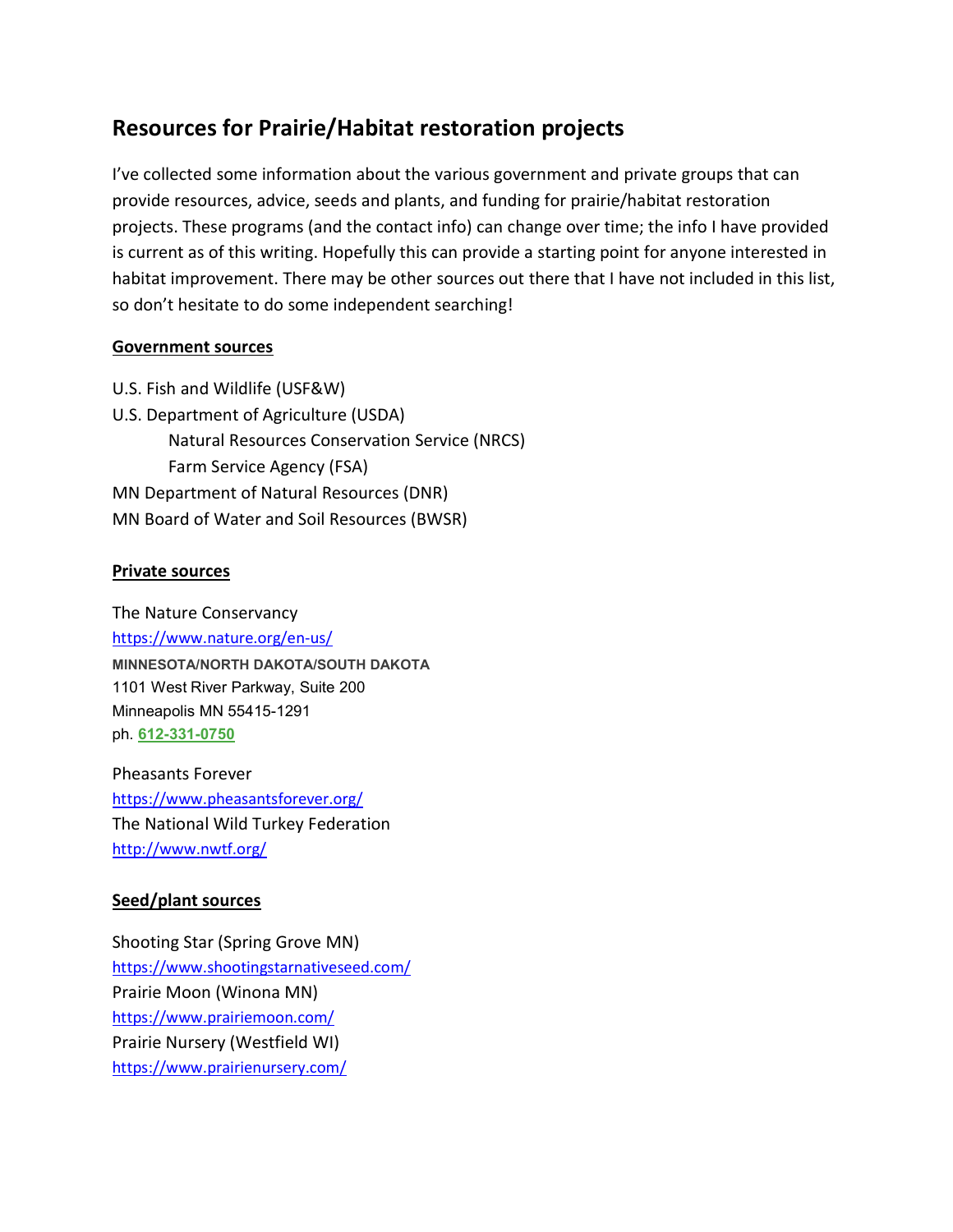# USF&W

#### https://www.fws.gov/partners/

#### Contact person:

Sheldon Myerchin Partners for Fish and Wildlife Program 434 Great Oak Drive Waite Park, MN 56387 (320) 252-4682 x11 sheldon\_myerchin@fws.gov

# $S. 260$  (109<sup>th</sup>): Partners for Fish and Wildlife Act

"S. 260 — 109th Congress: Partners for Fish and Wildlife Act." www.GovTrack.us. 2005. May 6, 2019 <https://www.govtrack.us/congress/bills/109/s260>

A bill to authorize the Secretary of the Interior to provide technical and financial assistance to private landowners to restore, enhance, and manage private land to improve fish and wildlife habitats through the Partners for Fish and Wildlife Program.

…the Partners for Fish and Wildlife Program, which serves as the Service's premier tool for conservation delivery on privately owned land. The Program, which recently celebrated its 25th anniversary, provides technical and financial assistance to private landowners, tribes and schools on a voluntary basis to help meet the habitat needs of federal trust species. Field biologists work one-on-one with landowners and partners to plan, implement and monitor activities.

Notes: Funding comes (I believe) from the Farm Bill. I talked to USF&W representatives at their booth at a Pheasants Forever national meeting. They passed my contact info to the local office in Winona, and a biologist called me a couple weeks later. The local USF&W biologist came out to our property, looked it over, and wrote a brief summary and proposal for parcels that would qualify for the program. They considered sections as small as 3 acres, but bigger is better and has more chance of getting funding. We chose to include only a 9 acre section. Their program was they had funds available and could guarantee acceptance that year, unlike other programs that required a competitive application process with less than 50% chance of being approved.

The program is basically 10 year contract with a cost-share, guidance and manpower provided by USF&W. The biologist put together a seed list (which we could edit) including a diverse mix of prairie grasses and forbs. We collected additional seed from our property to supplement the list. USF&W helped cutting and burning cedars on the field edges, bought the seed and provided the drill to plant. We are responsible for spraying, burning, planting and mowing over the duration of the contract. The contract can be terminated early if USF&W is repaid partial costs (prorated for the remaining term of the contract).

The 10ft Truax drill for planting was provided by the Winona SWCD in Lewiston. I have been told this drill may be available for other rentals, even outside their district, as long as it is not committed for projects within their district. For info, here is the contact at that office:

Daryl Buck District Manager Winona County SWCD 507-523-2171 ext. 112